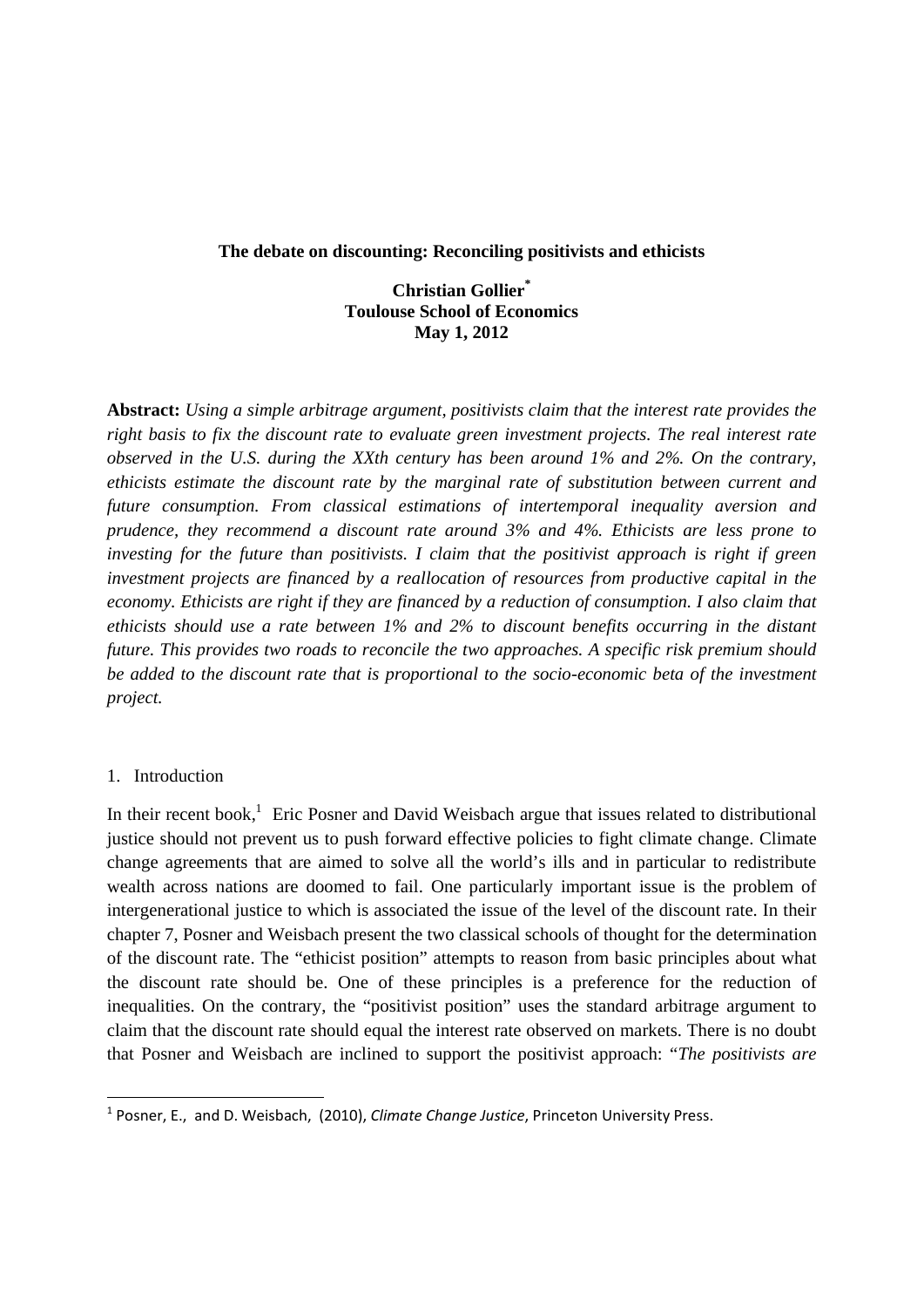*correct that choosing any project that has a lower rate of return than the market rate of return throws away resources*" (p. 159).

In principle, if markets are frictionless and complete, the competitive allocation of resources is efficient and competitive prices provide the right signals to agents to decentralize this allocation. Applied to credit markets, this means that the allocation of consumption and wealth across time is efficient and that the interest rate should be used to discount cash flows. In particular, at equilibrium, the intertemporal rate of marginal substitution (IRMS) of consumption today and tomorrow is equalized to the rate of return of capital, i.e., to the interest rate. In other words, transferring consumption to the future by investing in capital has no impact on intertemporal welfare at the margin. This equality is perfectly illustrated by the Ramsey rule, which equalizes the interest rate with the IMRS. In this context, Posner and Weisbach are perfectly right to claim that sacrificing current consumption to invest in projects that have a return smaller than the interest rate reduces intertemporal welfare, and throw away resources.

But we know that credit markets do not work particularly well. The recent subprime crisis illustrates the various agency problems that make these markets deeply inefficient. Moreover, recent researches at the frontier between cognitive psychology and economics tend to demonstrate that human beings may have difficulty to behave rationally relative to their consumption planning over their lifetime. Last but not least, credit markets are obviously incomplete. In particular, future generations are unable to write contingent contracts with current generations. These arguments imply that the market allocation of resources over time is inefficient, and that the competitive price of time does not provide the right signal to economic agents about saving and investment. This fact corresponds to the so-called "risk free rate puzzle" (Weil  $(1989)$ ).<sup>2</sup> It states that the observed interest rate over the last century, which has been approximately equal to 1% in real terms in the U.S., is much smaller than the IRMS, which is usually estimated around 4% in real terms. This puzzle just tells us that positivists value the future much more than the ethicists, contrary to what is suggested by Posner and Weisbach. During the XXth century, we accumulated much more capital than what the ethicists would have recommended from their basic principles. This accumulation of (physical, human and intellectual) capital has indeed generated an extraordinary large growth in developed countries at the cost of very large consumption sacrifices from our poor past generations.

Over the past decade, several colleagues have contributed to reducing the gap between the positions of the positivists and of the ethicists. In my forthcoming book,<sup>3</sup> I survey several of these attempts. Most of them are linked to the role of risk in the toolboxes of the two approaches. From the viewpoint of positivists, because fighting climate change has uncertain cash flows, the risk

<sup>2</sup> Weil, P., (1989): "The Equity Premium Puzzle and the Risk‐Free Rate Puzzle," *Journal of Monetary Economics*, 24, 401–421.

<sup>3</sup> Gollier, C., (2012), *Pricing the planet's future: The economics of discounting in an uncertain world*, Princeton Economic Press, in press (publication in October 2012).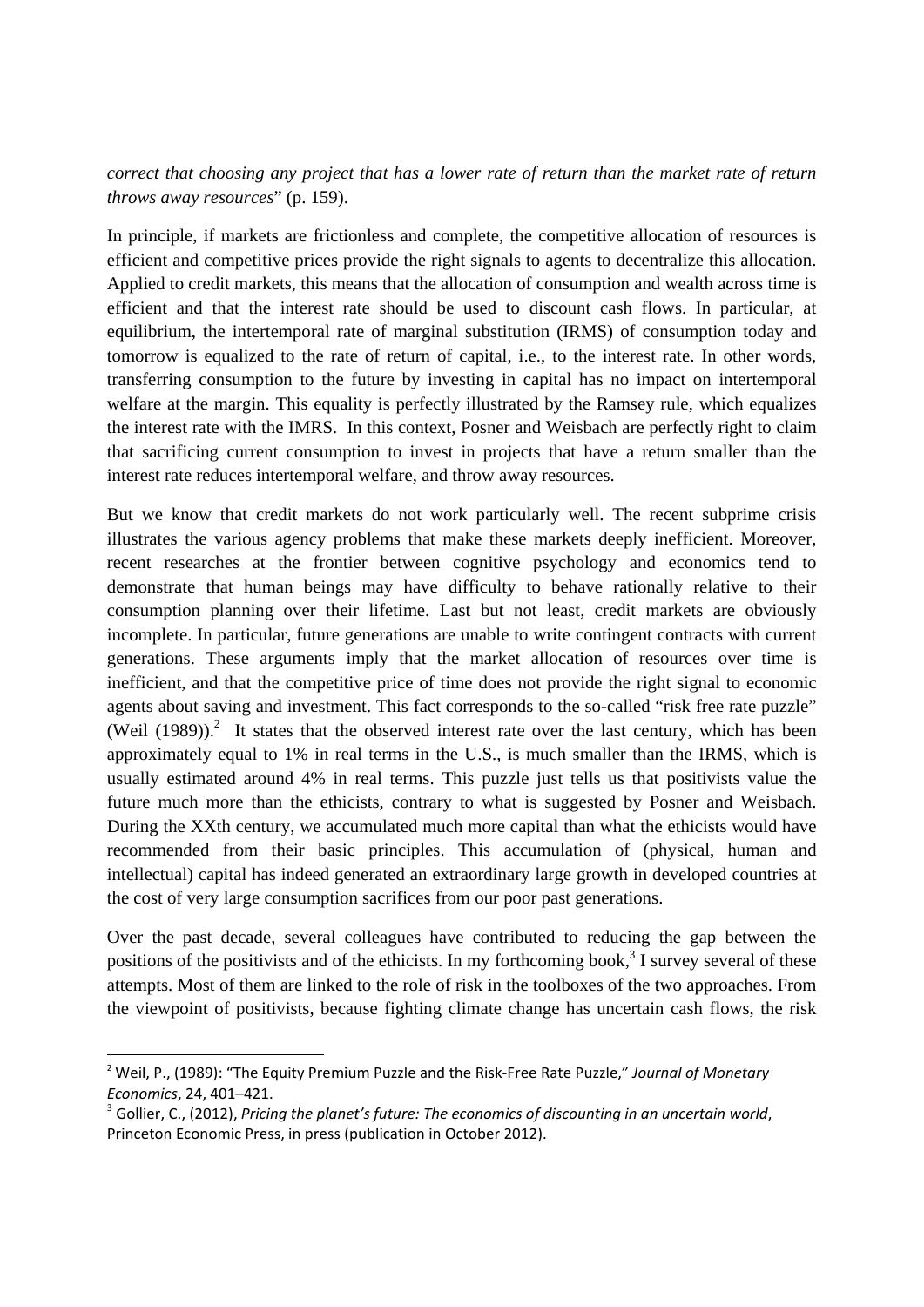free interest rate is not the correct benchmark return to measure the opportunity cost of capital. Adding a risk premium to the interest rate to determine the rate at which benefits of fighting climate change should be discounted is crucial. However, I don't know any paper that provides estimations of the socio-economic "beta" of investment projects that reduce CO2 emissions. From the viewpoint of ethicists, the recognition of the presence of huge long-term risks affecting economic growth tends to reduce their estimation of the IRMS. Prudent planners should ask for more sacrifices to current generations if future generations bear more risk.

All in all, I believe that a consensus is not out of reach between ethicists and positivists, on the basis of a real discount rate for long term investment projects that are safe around 1.5%. A risk premium should be added to this rate for projects whose future socio-economic benefits are highly correlated to future GDP/cap. Let me explain this in more details. All rates used in the following should be interpreted as real rates.

# 2. The positivist approach

The interest rate observed on financial markets is the rate of return of risk free capital. Any action that would divert some of this productive capital to finance a safe investment project whose return is smaller than the interest rate would destroy wealth. If asked, future generations would reject this action. This arbitrage argument provides a strong argument for using the interest rate as the rate to discount risk free investment projects.

Dimson, Marsh and Staunton  $(2002)^4$  have computed the annualized return on bonds and equities for different countries during the  $20<sup>th</sup>$  century. Using extended data from the same authors over the period 1900-2006, the main facts are summarized in Table 1. In the United States, the return on T-Bills, which are probably the safest assets in the world, gave a real return of around *1.0%*, whereas 10-year Treasury bonds and equities delivered an average real return of respectively *1.9%* and *6.6%* per year. The real return of these 3 asset classes varies significantly across different countries during the period. In particular, the real return of fixed income assets was negative in countries which fought a world war on their own soil, including Japan, France and Italy. Observe also that the equity premium varies across countries within the range of *3-7%*. The same exercise has been repeated over the shorter time period of 1971-2006. It is notable that the safe return on government bonds was much larger in this period than over the century as a whole, whereas the return on equities has remained stable. A possible explanation for this is the successful fight against inflation by central banks in recent years.

<sup>4</sup> Dimson, E., P. Marsh and M. Staunton, (2002), *Triumph of the Optimists: 101 Years of Global Investment Returns*, Princeton University Press, Princeton.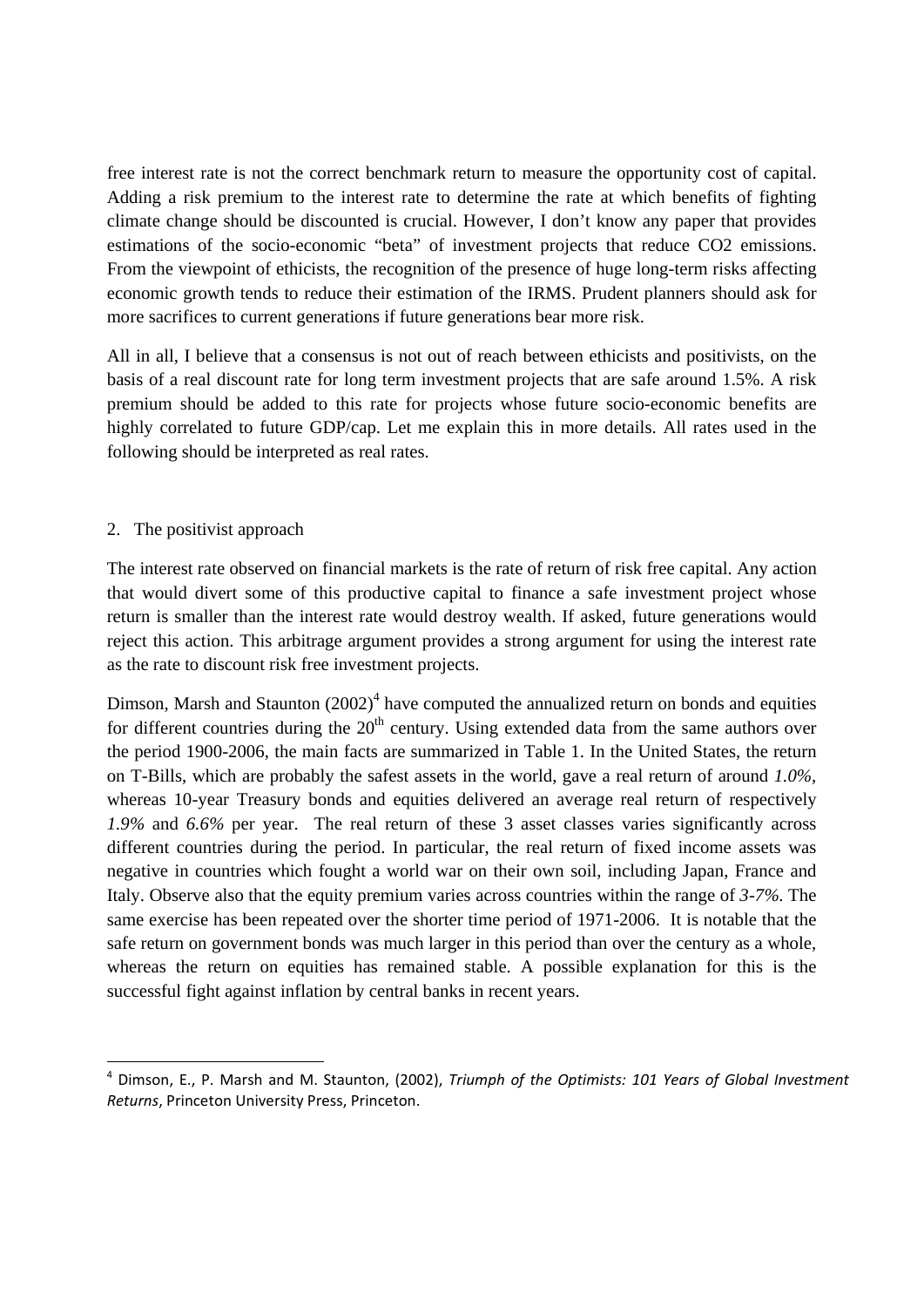|                | <b>Bills</b> |           | Bonds 10 years |           | Equity    |           |
|----------------|--------------|-----------|----------------|-----------|-----------|-----------|
|                | 1900-2006    | 1971-2006 | 1900-2006      | 1971-2006 | 1900-2006 | 1971-2006 |
| Australia      | 0,6%         | 2,5%      | 1,3%           | 2,8%      | 7,8%      | 6,3%      |
| Canada         | 1,6%         | 2,7%      | 2,0%           | 4,5%      | 6,3%      | 5,8%      |
| Denmark        | 2,3%         | 3,5%      | 3,0%           | 7,0%      | 5,4%      | 9,0%      |
| France         | $-2,9%$      | 1,2%      | $-0,3%$        | 6,6%      | 3,7%      | 7,8%      |
| Italy          | $-3,8%$      | $-0,3%$   | $-1,8%$        | 2,8%      | 2,6%      | 3,0%      |
| Japan          | $-2,0%$      | 0,4%      | $-1,3%$        | 3,9%      | 4,5%      | 5,0%      |
| Netherlands    | 0,7%         | 1,8%      | 1,3%           | 3,9%      | 5,4%      | 8,5%      |
| United Kingdom | 1,0%         | 1,9%      | 1,3%           | 3,9%      | 5,6%      | 7,1%      |
| Sweden         | 1,9%         | 2,4%      | 2,4%           | 4,2%      | 7,9%      | 11,0%     |
| Switzerland    | 0,8%         | 0,4%      | 2,1%           | 2,8%      | 5,3%      | 6,1%      |
| <b>USA</b>     | 1,0%         | 1,3%      | 1,9%           | 4,0%      | 6,6%      | 6,6%      |

Table 1 : Real returns of financial assets

Sources: Morningstar and Dimson, Marsh and Staunton, (2002)

If we are interested in very short time horizons, bills are the relevant asset class, and a discount rate not larger than 1% is relevant. Of course, this rate should be flexible along the business cycle to take into account of the cyclicity of the opportunity cost of capital. If we are interested risk free cash flows maturing in 10 years, sovereign bonds maturing at the same date are the relevant benchmark asset to perform the arbitrage argument. A real discount rate around 2% is relevant in that case.

Notice that we don't observe the return of assets whose risk free cash flows mature in time horizons exceeding 30 years. The positivist approach fails to provide any clear answer to the determination of the arbitrage-free discount rate for those horizons. The arbitrage argument entails a reinvestment risk in that case. If we consider a project yielding risk free cash flows in 60 years, the natural arbitrage strategy would be to invest in a bond yielding a risk free return in 30 years, and then to reinvest in another 30-year bond at that time. The problem is that we don't know today what will be the risk free rate in 30 years. How should we treat this source of uncertainty related to the opportunity cost of capital? Posner and Weisbach (p. 152) follow a proposal made by Weitzman in 1998 to answer this question.<sup>56</sup> They claim that when the interest rate is uncertain, a risk free investment project should be implemented if and only if its expected NPV is positive. Because the NPV is decreasing and convex in the discount rate, this is equivalent to using a decision rule based on a "certainty equivalent" discount rate that is smaller than the expected interest rate. I have shown elsewhere<sup>7</sup> that this argument to reduce the discount

<sup>&</sup>lt;sup>5</sup> Weitzman, M. L., (1998a), Why the Far-Distant Future Should Be Discounted at Its Lowest Possible Rate, *Journal of Environmental Economics and Management* 36 (3): 201‐208.

<sup>6</sup> Weitzman, M.L., (1998b), Gamma discounting, *American Economic Review*, 91, 260‐271.

 $7$  Gollier, C., (2004), Maximizing the expected net future value as an alternative strategy to gamma discounting, *Finance Research Letters*, 1, 85‐89.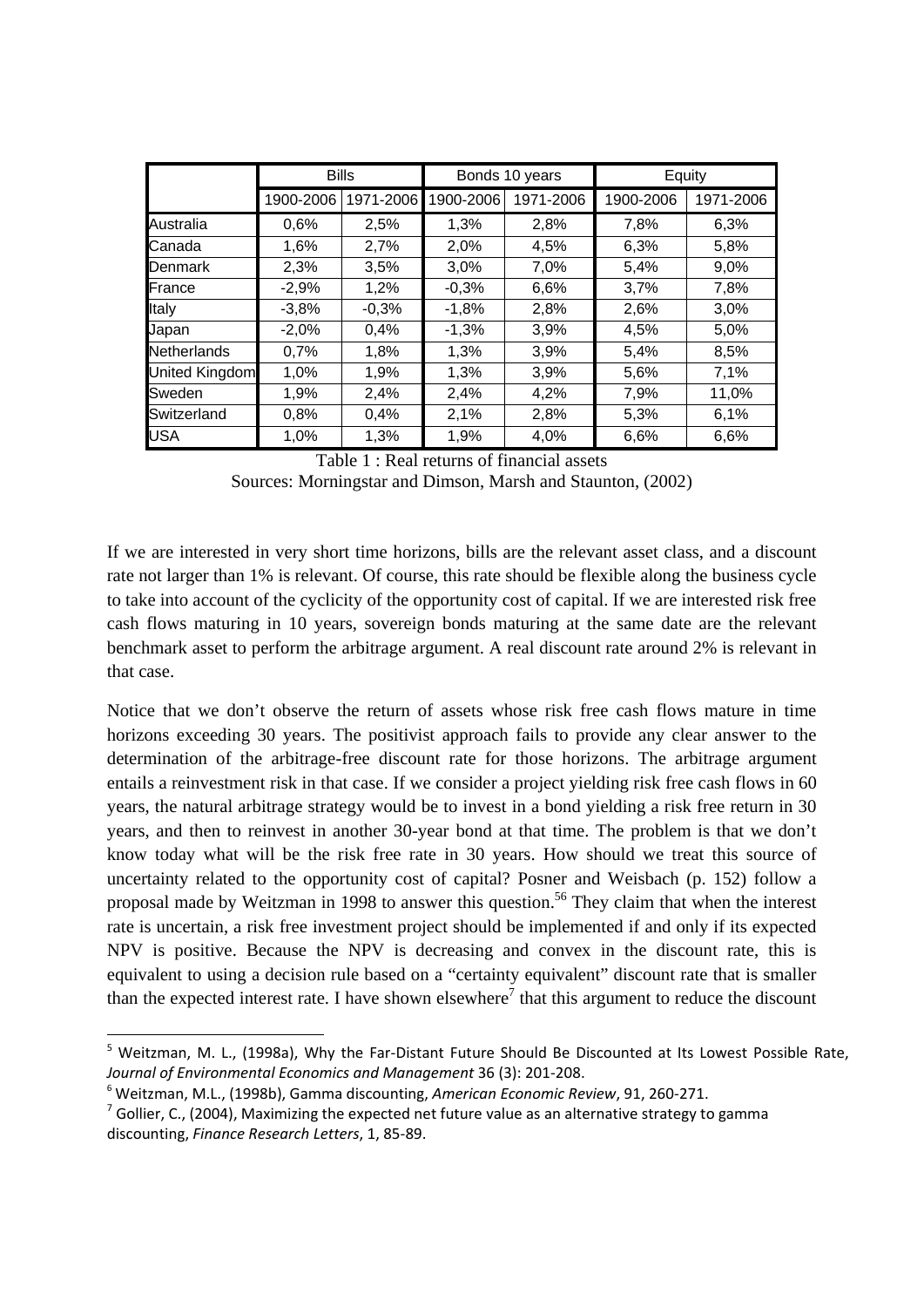rate has no scientific basis. Even a risk-neutral investor would not use the expected NPV criterion to evaluate risk free projects when the interest rate is random. For example, such an investor could use the alternative expected Net Future Value criterion, which would yield the opposite policy recommendation to raise the certainty equivalent discount rate under uncertainty. The bottom line is that even the positivist needs to rely on ethical principles when prices are not observable or when markets are incomplete. I will come back to this point in the next section.

The point here is that positivists are weak to provide an answer to the choice of a discount rate corresponding to time horizons expressed in decades and centuries, which are outside the scope of liquid financial markets.

To sum up, we see that the positivist position, which implies a discount rate between 1% and 2% depending upon the maturity and the position in the business cycle, is limited by the problem of incomplete markets. We just don't observe traded assets whose risk and time profiles fit those of climate change. This implies that positivists need to complement their analysis with ethical principles and economic models.

## 3. The ethicist approach

The ethicists consider another road to estimate the socially efficient discount rate. Remember that the positivist's arbitrage argument relies on the assumption that the investment project under scrutiny is financed through a reallocation of productive capital. No additional sacrifice is requested on the side of current generations for which this reallocation is neutral to their welfare. Only future generations are impacted by this reallocation. The ethicist approach is based on the alternative assumption that the new project entails a reallocation of consumption through time, because the initial implementation cost is financed by a corresponding reduction in current consumption. Ethicists must thus compare the benefit for the future generation to the cost borne by the current one, i.e., it entails interpersonal comparisons of welfare. Their estimation of the discount rate is based on the measurement of the intertemporal rate of marginal substitution (IRMS) between current and future consumption.

Together with Posner and Weisbach and most ethicists, I reject the possibility to weight differently utility changes of different generations. In other words, there is no preference for the present. We value a transfer of consumption by its impact of a social welfare function (SWF). I assume that this SWF takes the form of the undiscounted sum of the flow of utility of the different generations. There are several ways to interpret this SWF. The simplest approach consists in assuming that the current generation is altruistic and values the flow of future consumption as if it would be its own consumption. Under that interpretation, the characteristics of the utility function are those of the preferences of the current generation with respect to intertemporal inequality. This interpretation is of course particularly relevant for short time horizons. An alternative interpretation of the SWF is that it represents our collective attitude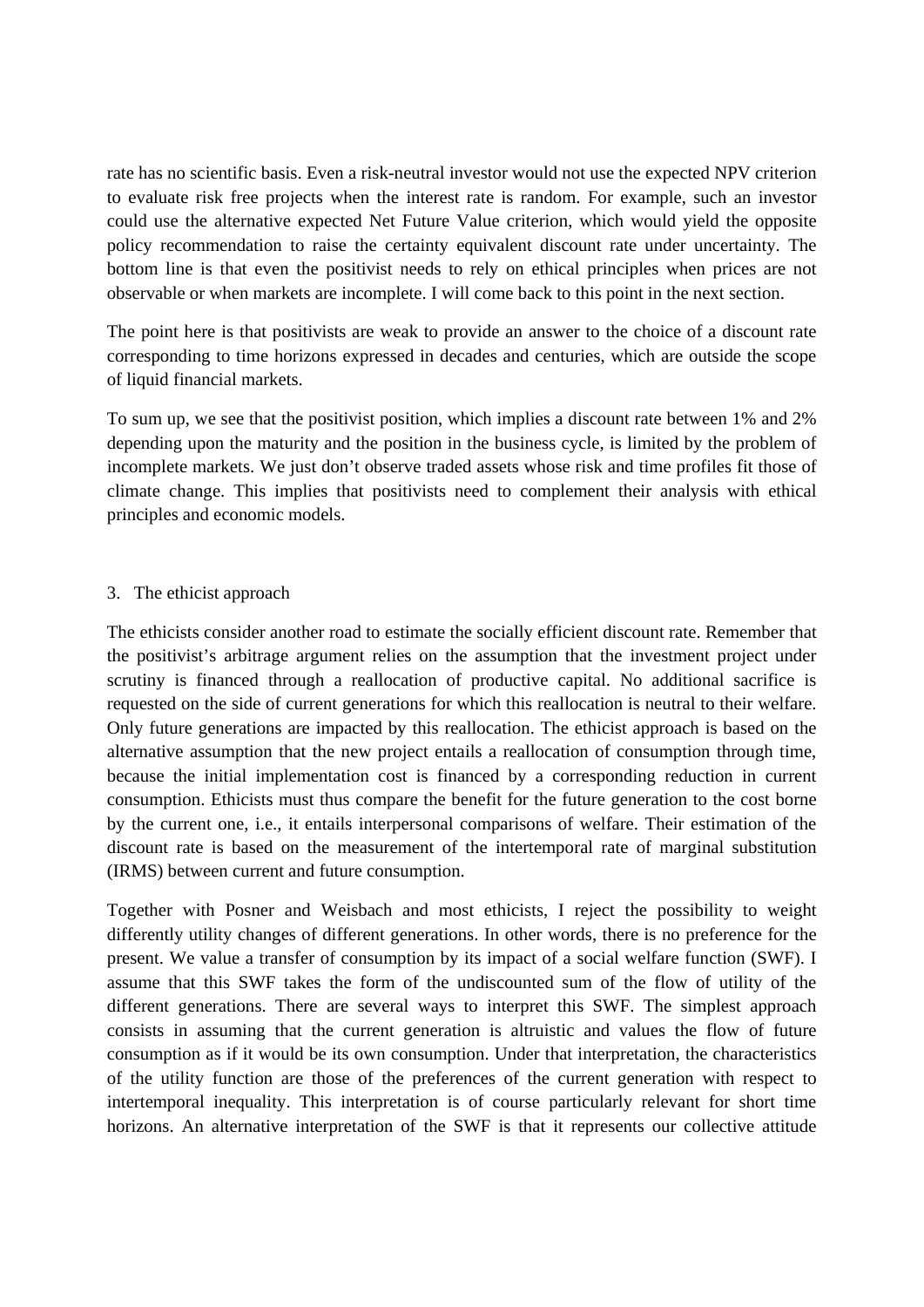towards de distribution of wellbeings across generations. The concavity of the utility function expresses the aversion to intergenerational inequality in that case. I will hereafter refer to this interpretation of the SWF for long time horizons. In any case, the concavity expresses an aversion to consumption inequality.

Ethicists using this SWF usually recommend a positive discount rate on the basis of the following wealth argument: In a growing economy, future generations will be wealthier than us. Because marginal utility of wealth is decreasing, one more unit of consumption in the future has a smaller impact on the SWF than one more unit of consumption today. Thus, one should depreciate changes in consumption that occur later in time. The positive discount rate expresses this wealth effect. It is the minimum rate of return of a safe investment project that compensates the fact that implementing it transfers consumption from the current poors to the future riches, i.e., to compensate for the increased intertemporal inequality that it generates.

The Ramsey rule tells us that the intensity of this wealth effect is equal to the product of the growth rate *g* of consumption by the degree  $\gamma$  of relative inequality aversion. This parameter is ethical. I hereafter use  $\gamma = 2$ . This means that one is ready to sacrifice as much as 4 dollars from the riches to increase consumption of the poors by 1 dollar, when the consumption of the riches is twice the consumption of the poors. If one assumes that the average growth rate of consumption in the future will be close to the one that has been observed in the western world since the industrial revolution, one should use  $g=2\%$ . This implies a socially efficient discount rate around  $2 \times 2\% = 4\%$ . Of course, this estimation is sensitive to the selection of the parameters present in the Ramsey rule. The lowest rate existing in the literature is obtained by Stern  $(2007)^{8}$  who takes  $g=1.3\%$  and  $\gamma=1$ , yielding a discount rate of 1.3%.

In reality, the Ramsey rule is useless because we don't know what the growth rate of consumption will be in the future. Estimating the growth rate of consumption for the coming year is already a difficult task. Any estimate of growth for the next decade is subject to potentially very large errors. Over a century estimation errors could be enormous. When the growth rate of consumption is unknown, the intensity of the wealth effect cannot be estimated, and the Ramsey rule is unable to produce a precise prescription for the choice of the discount rate. Uncertainty over how wealthy the future will be at least casts some doubt on the relevance of the wealth effect to justify the use of a large discount rate.

How should the Ramsey rule be adapted in an uncertain world? Determining the optimal level of savings requires an estimate of the future utility gain of this transfer of wealth in a context in which little is known about future incomes. This problem is at the core of the question of what should be done for the future. It is commonly accepted that individuals are ready to sacrifice more in the present for the future when this future becomes more uncertain. Keynes was the first

<sup>8</sup> Stern, N., (2007), *The Economics of Climate Change: The Stern Review,* Cambridge University Press, Cambridge.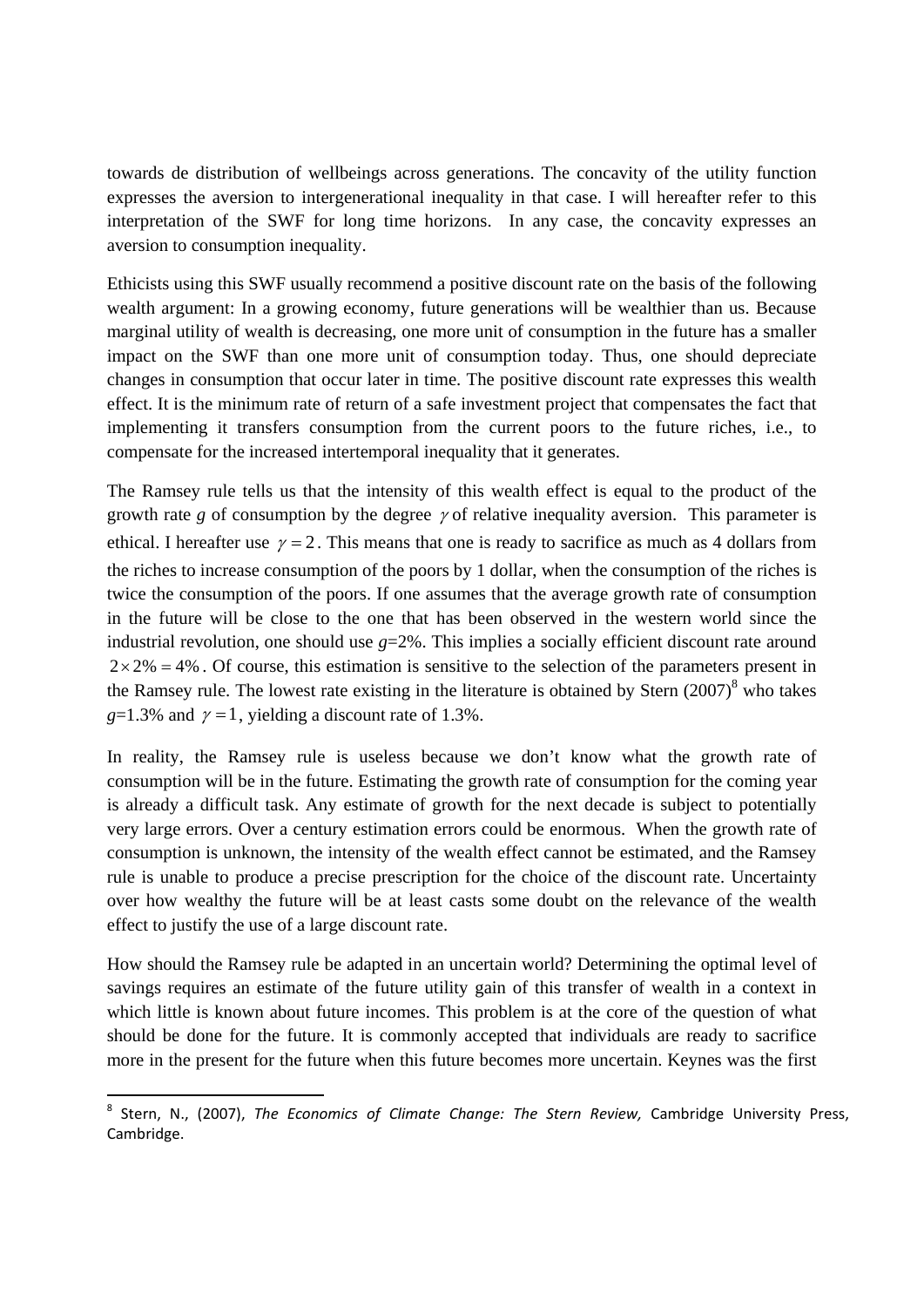to mention this idea by pointing out the precautionary motive for saving. What is desirable at the individual level is also desirable at the collective one. A Society which wants to reinforce the incentive to invest for the future should select a smaller discount rate to evaluate the set of all possible investment projects. Thus ethicists should reduce their estimation of the discount rate in the face of an uncertain economic growth.

What is the intensity of this precautionary effect? If we assume that the growth rate of consumption follows a random walk, Gollier  $(2002)^9$  has shown that the discount rate should be uniformly reduced by  $0.5 \gamma (1 + \gamma) \sigma^2$ , where  $\sigma$  is the volatility of the growth rate of consumption. The observed volatility of economic growth in the XXth century in western economies was around 4%. This yields a precautionary effect that reduces the discount rate by 0.48%. Combining the wealth effect and the precautionary effect yields a discount rate of 3.5%.

However, various authors have argued that modelling uncertainty by a random walk for the growth rate of consumption may be reasonable for short term horizons, but this potentially vastly underestimates the long term uncertainty that our planet faces. See for example Weitzman  $(2007)^{10}$  and Gollier (2012). The history of the western world before the industrial revolution is full of significant economic slumps, such as those which occurred following the collapse of the Roman Empire in the Vth century, or the Black Death epidemic in the mid XIVth century. Some argue that the effects of improvements in information technology have yet to be realized and that the world is entering a period of more rapid growth. By contrast, those who emphasize the effects of natural resource scarcity, or the inability of financial markets to allocate capital efficiently, predict lower growth rates in the future. Some even suggest a negative growth of GDP per head, owing to a deterioration of the environment, population growth and decreasing returns to scale. The implication of this last position is that the wealth effect on the discount rate is negative rather than positive as supposed by most experts. Under these plausible beliefs, the future is poorer than the present so we should make more sacrifices today to improve the future. This short discussion tells us that our civilization faces uncertain future shocks that are likely to be persistent. When shocks exhibit some degree of persistence, assuming a random walk for the growth rate of consumption underestimates the uncertainty affecting the level of consumption enjoyed by generations living in a distant future. Thus, this underestimates the precautionary effect affecting the discount rate to be used for those very long maturities.

In Gollier  $(2008)$ ,<sup>11</sup> I model economic growth by considering various stochastic processes with persistent shocks: mean reversion processes, Markov regime-switches, and brownian processes with parametric uncertainty. These models support a decreasing term structure for the discount

 <sup>9</sup> Gollier, C., (2002b), Time horizon and the discount rate, *Journal of Economic Theory*, 107, 463‐473.

<sup>10</sup> Weitzman, M. L., (2007), Subjective expectations and asset‐return puzzle, *American Economic Review*, 97, 1102‐1130.

 $11$  Gollier, C., (2008), Discounting with fat-tailed economic growth, Journal of Risk and Uncertainty, 37, 171‐186.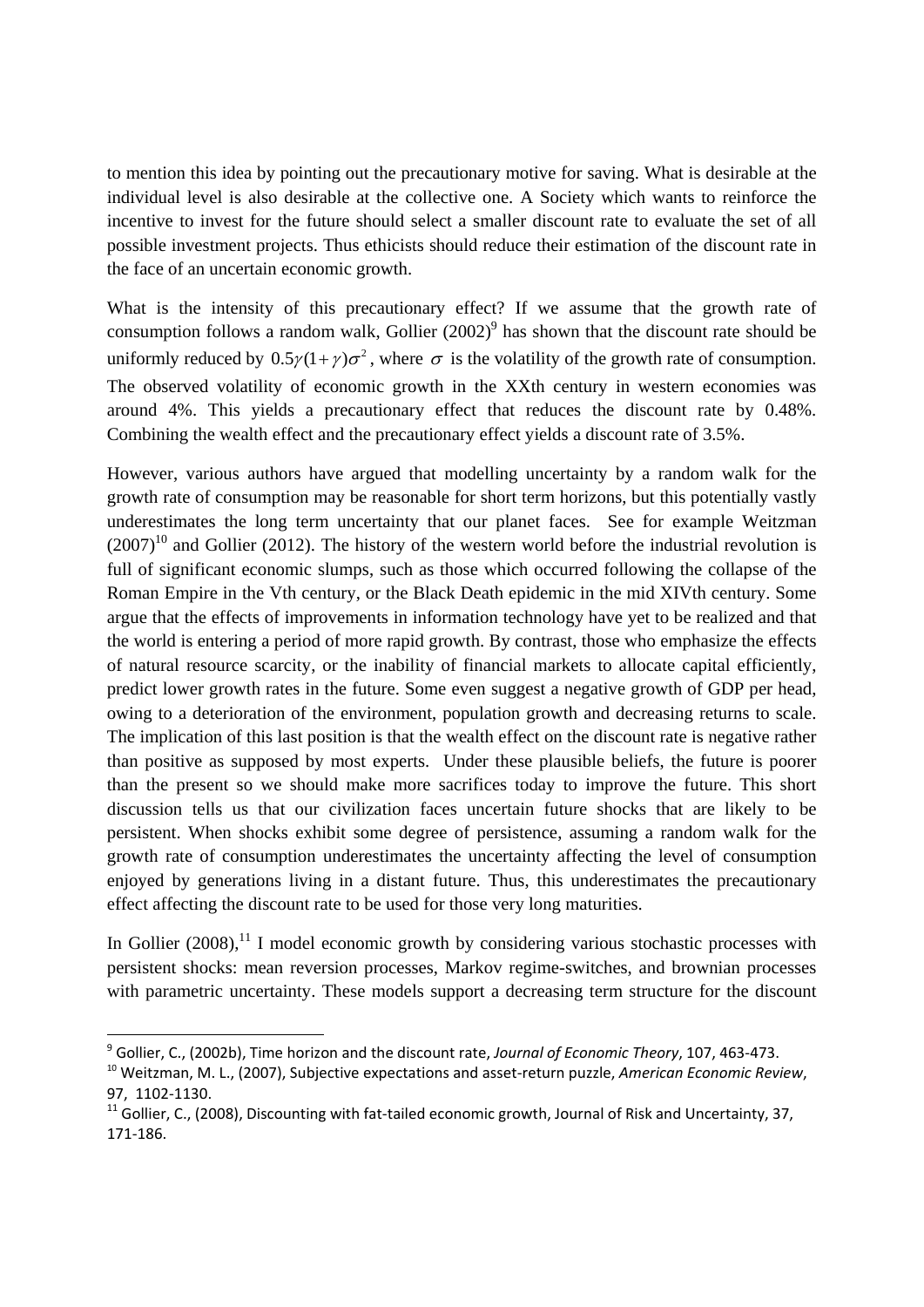rate, with a short term rate around 3.5%, and a discount rate for time horizons exceeding 1 or 2 centuries between 1% and 2%. This decreasing structure biases the evaluation of safe investment projects in favour of those which generates benefits in the distant future.

To sum up, the ethicists base their evaluation of the discount rate on collective preferences characterized by inequality aversion and prudence. Inequality aversion justifies using a discount rate around 4% per year. The precautionary effect justifies reducing this rate by around 0.5% for short maturities and by as much as 3% for much longer maturities.

#### 4. The risk free rate puzzle

Weil (1989) was the first to observe that the positivist and the ethicist positions are difficult to reconcile in the sense that the observed interest rates are much smaller than the IMRS. Indeed, the real interest rate has been between 1% and 2%, whereas the IRMS for time horizons treated by financial markets (less than 30 years) has been estimated above around 3.5%. In other words, economists have hard time to explain why people have sacrificed some much of their past consumption to accumulate capital in a context of low interest rate and of bright economic prospect. From the ethicist viewpoint, this intertemporal allocation of consumption over the last century or so has been vastly inefficient, asking too much sacrifice from poor old generations for the benefit of the current riches. For them, this could have been justified only by the presence of a sequence of extremely profitable short term investment projects with a sure return of at least 3.5%. This is contradicted by the positivist observation that the interest rate, which reflects the rate of return of safe capital, has been much smaller, around 1 or 2%. Ethicists would consider that one has invested too much in the past, and that one should have abstained from investing in all projects whose return were between 2% and 3.5%. This sheds some light on the debate about the short-termism of financial markets. In fact, financial markets have been more long-termist than one would have liked from the viewpoint of intergenerational welfare.

Interestingly enough, observe the reversal of attitude towards the discount rate of the two approaches. Because positivists recommend a lower discount rate than the ethicists, the first are more favourable to sustainable development than the second, at least in the context of the evaluation of projects maturing in less than 30 years. Who is right? To answer this question, consider an investment project with such a relatively short maturity that exhibits a sure real rate of return of 3%. Under the positivist approach, one should implement it, whereas ethicists would go against this implementation. My position on this is contingent to the mode in which this project is funded. If it is financed by a reallocation of productive capital from a sector producing a return of 2% to this project, there is no doubt that this should be done. If it is financed by a reduction in consumption of current generations, I would strongly reject this proposal.

This discussion is not really relevant for climate change, because our actions to fight it will mature only in a distant future for which there is no corresponding risk free asset traded on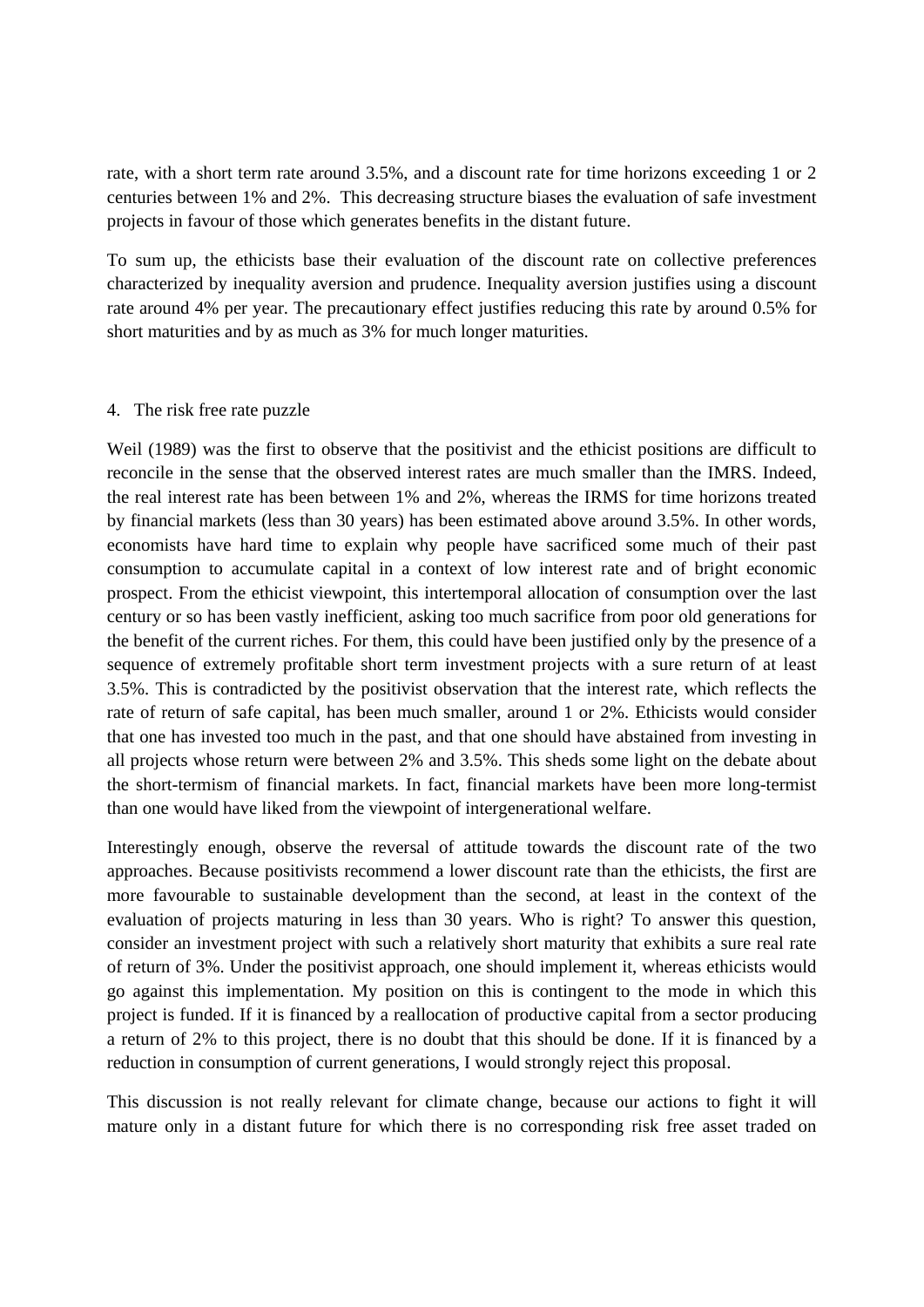markets. As said before, the positivists are not in a situation to make a recommendation for the rate at which long benefits should be discounted. On their side, ethicists recommend a discount rate that is smaller than the 3.5%, and that is close to the 1-2% recommended by the positivists for short horizons. It is not clear whether anything more than that can be said to compare the two positions, given the non-applicability of the arbitrage argument used by the positivists in this context.

## 5. Discounting risky project

Most real collective projects are not safe, and indeed many of them are very risky. This is particularly the case for those yielding cash flows in the distant future. For example, the size of the damages associated to climate change is vastly uncertain. How should this affect the way in which we discount the reduction of these damages obtained from our green investments? In a highly uncertain distant future, how do we value R&D yielding uncertain distant benefits and costs, as is the case for genetically manipulated organisms, or for space exploration? In a less abstract fashion, how do we compare merits of various investment projects that differ not only in their maturities but also in their degrees of riskiness? For example, should we invest in fighting malaria, whose benefits are immediate and almost certain, or in new education and transportation infrastructures in developing countries, whose benefits are more distant and more uncertain?

The positivists and the ethicists have different strategies to answer these questions. Let us first examine the solution provided by the positivists, for relatively short time horizons. Extending the arbitrage argument presented in section 2 to the case of risky projects, one should discount the flow of future expected benefit at the market rate of return of an asset whose risk profile is identical that the one of the investment project under evaluation. Those assets may not be easy to identify. Let us consider a simple application of this arbitrage argument by considering a project whose risk profile is identical to the one of a diversified portfolio of U.S. stocks, for example the SP500. If we rely on Table 1, the expected benefits of this risky project should be discounted at a rate around 6.6%. This discount rate contains the risk free interest rate around 2%, and a risk premium of 4.6%. This gives an order of magnitude of the impact of the riskiness of the project itself on the rate at which it should be discounted when using the positivist approach.

The Capital Asset Pricing Model (CAPM) predicts that the risk premium observed on financial markets for a specific risk profile should be proportional to its financial beta  $(\beta)$ , which measures the expected percentage increase in the value of the project when the market value of the SP500 increases by 1%. In particular, marginal projects whose risks can be diversified away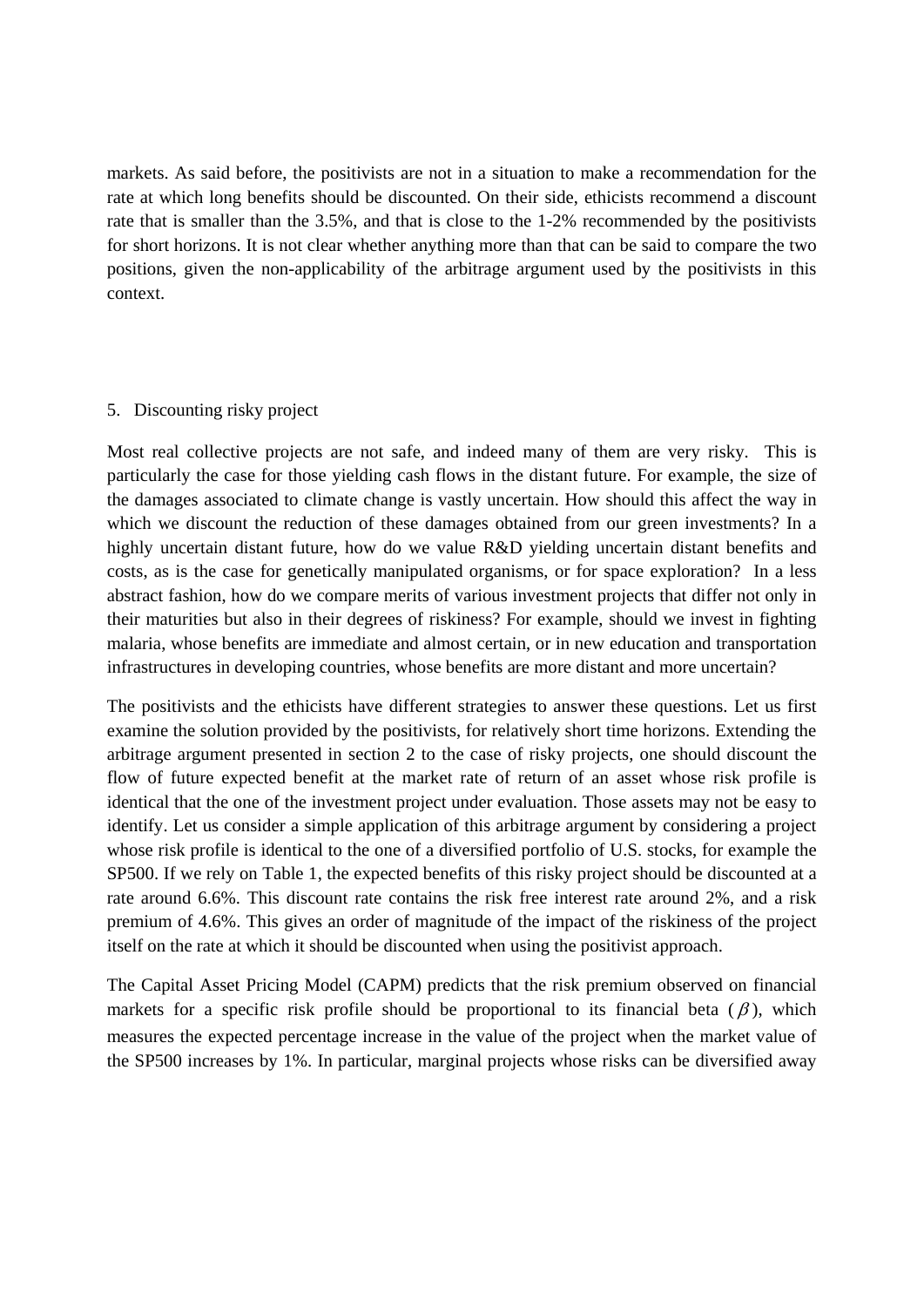in individual portfolios should not get any risk premium.<sup>12</sup> They are actuarially priced, i.e., they should be implemented as soon as the discounted value (with a rate of 2%) of their expected cash flows is non-negative. A project with a risk profile  $\beta$  should be discounted at a rate equalling  $2\% + \beta \times 4.6\%$ .

The ethicist approach is based on the estimation of the impact of the additional risk generated by the project on the wellbeing of future generations. Adding risk to consumption is bad for future generations because they are risk-averse. This risk aversion comes from the concavity of the utility function, which implies that a given reduction in consumption has a larger impact on utility than its equivalent increase. Consider for example an investment project whose risk profile is identical to the uncertainty affecting aggregate consumption growth: When it increases by 1%, so does the socio-economic benefit of the project. It is easy to check (Gollier (2012)) that such a marginal investment project raises intergenerational welfare if and only if the net present value of its flow of expected benefits is positive, where the discount rate is adapted to the riskiness of the project by adding a risk premium to the risk free rate examined in section 3. This risk premium is equal to  $\gamma \sigma^2$ , where  $\sigma$  is the volatility of the growth rate of consumption. Using  $\sigma = 4\%$  as before, this yields a risk premium associated to the macroeconomic risk around 0.32%. Using a risk free discount rate of 3.5%, this computation supports a discount rate around 3.82%. The Consumption-based Capital Asset Pricing Model (CCAPM) extends this methodology for other risk profiles. Under the CCAPM, the risk profile of an investment is summarized by its socioeconomic beta  $(\beta^{se})$ , which measures the expected percentage increase in the socio-economic value of the project when aggregate consumption increases by 1%. The socially efficient discount rate to be used for a project with risk profile  $\beta^{se}$  is equal to 3.5% +  $\beta^{se} \times 0.32$ %. In particular, a risky project whose benefits are not correlated to aggregate consumption should be discounted at the risk free rate discussed in section 3.

In order to compare the two positions, let us see how an ethicist would evaluate a project whose risk profile is similar to the diversified portfolio of U.S. equities. We estimate the socio-economic beta of the SP500 at  $\beta^{se} = 1.72$ . Thus, ethicists should use a discount rate of  $3.5\% +1.72 \times 0.32\% = 4.05\%$ . This should be compared to the 6.6% proposed by the positivists to discount this project. Because the equity premium of 4.6 observed during the XXth century is much smaller than the equity premium of 0.55% estimated by the ethicists, we obtain a new reversal of the two positions with respect to the valuation of the future: ethicists are more investment-prone than the positivists when projects are risky. This corresponds to the well-known "equity premium puzzle" first discovered by Mehra and Prescott  $(1985)$ .<sup>13</sup> During the XXth century, markets have compensated risk-taking much more than what would have been socially

 $12$  Arrow, K.J., and R.C. Lind, (1970), Uncertainty and the evaluation of public investment decision, *American Economic Review*, 60, 364‐378.

<sup>13</sup> Mehra, R. and E. Prescott, (1985), The Equity Premium: A Puzzle, *Journal of Monetary Economics*, 10, 335‐339.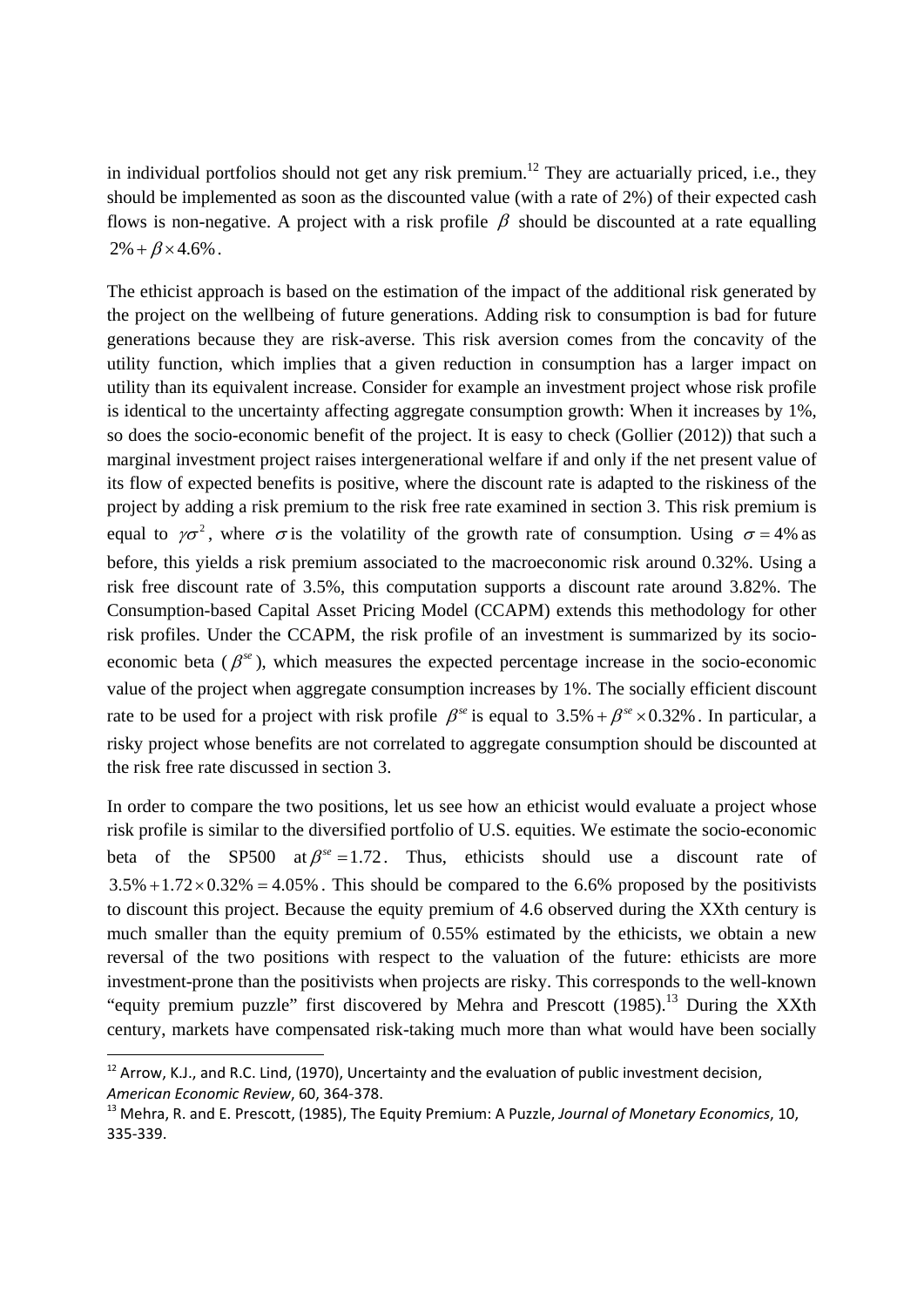efficient. Shareholding companies that undertook risky projects incurred much larger costs of capital than safer firms. It implies that much less risk have been undertaken during the period than what would have been desirable from the viewpoint of intergenerational welfare.

These observations hold for risky projects with relatively short maturities. For larger maturities, both the risk free discount rate and the macro-economic risk premium should be adapted. When the macroeconomic risk is subject to persistent shocks, the term structure of the risk premium will be increasing. Gollier (2012) recommends a macro-economic risk premium in the range of 1.5% and 3% for long horizons.

Another important question is thus to determine the beta of investment projects whose main benefits come from the reduction of emissions of CO2. Estimating this parameter from market data is problematic, because these benefits have not been materialized yet, and they will not do so before long. We must thus again rely on a model. Some may believe that the benefits from reducing emissions will be the largest when economic growth will be large, i.e., when a large number of accumulated assets will be under the peril of climate change. Some other may believe the opposite. For them, the benefits from reducing emissions will be the largest in scenarii where our civilization will go back to Stone Age, i.e., when the marginal utility of these benefits will be large, potentially maintaining many people just above the minimum level of subsistence. The first should use a large discount rate for climate change (because of the large beta), whereas the second should use a much smaller discount rate for climate change, potentially smaller than the interest rate (because of the negative beta).

## 6. Conclusion

Do we do enough for the future? If we consider the near future, we can answer this question by examining the level of the interest rate on financial markets, which represents the opportunity cost of capital. Positivists are perfectly right to oppose the idea to transfer resources from productive capital in the economy to green investment projects whose socio-economic return would be less than the interest rate. That would be bad news for future generations. But ethicists are concerned by the question of whether the level of the interest rate is compatible with intertemporal welfare. There are indeed many reasons to believe that financial markets do not allocate resources efficiently through time. This implies that there may exist at equilibrium unexploited transfers of consumption that increase intertemporal welfare. Paradoxically, the socalled risk free rate puzzle tells us that the ethicists are less prone to sacrifices for the future than positivists. Ethicists using the Ramsey rule claim that the sacrifices made by poor old generations in terms of accumulating capital have been much too large compared to what have been desirable in terms of intertemporal justice. They would recommend using a discount rate *larger* than the interest rate observed on markets.